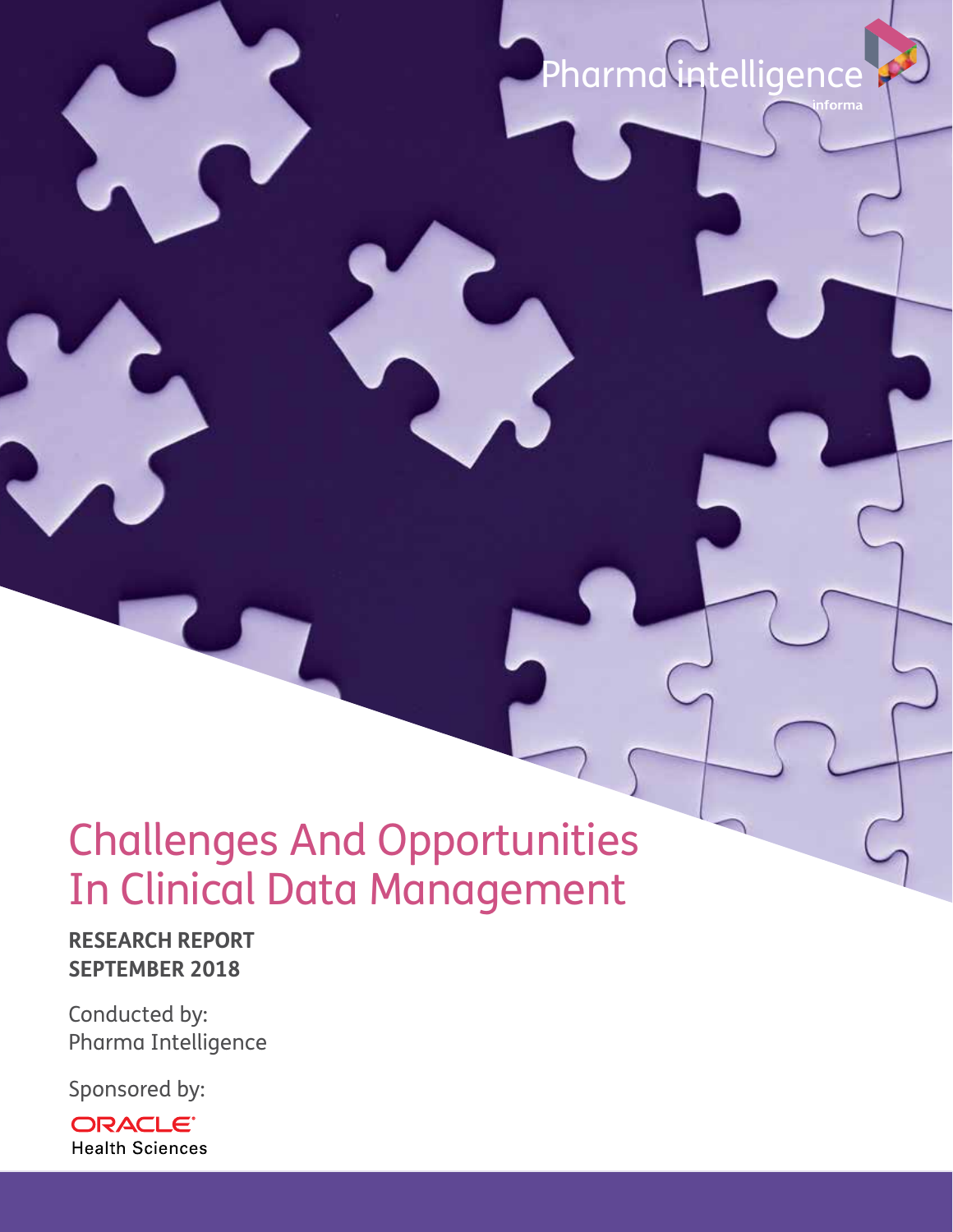

Copyright ©2018, Oracle and/or its affiliates. All rights reserved.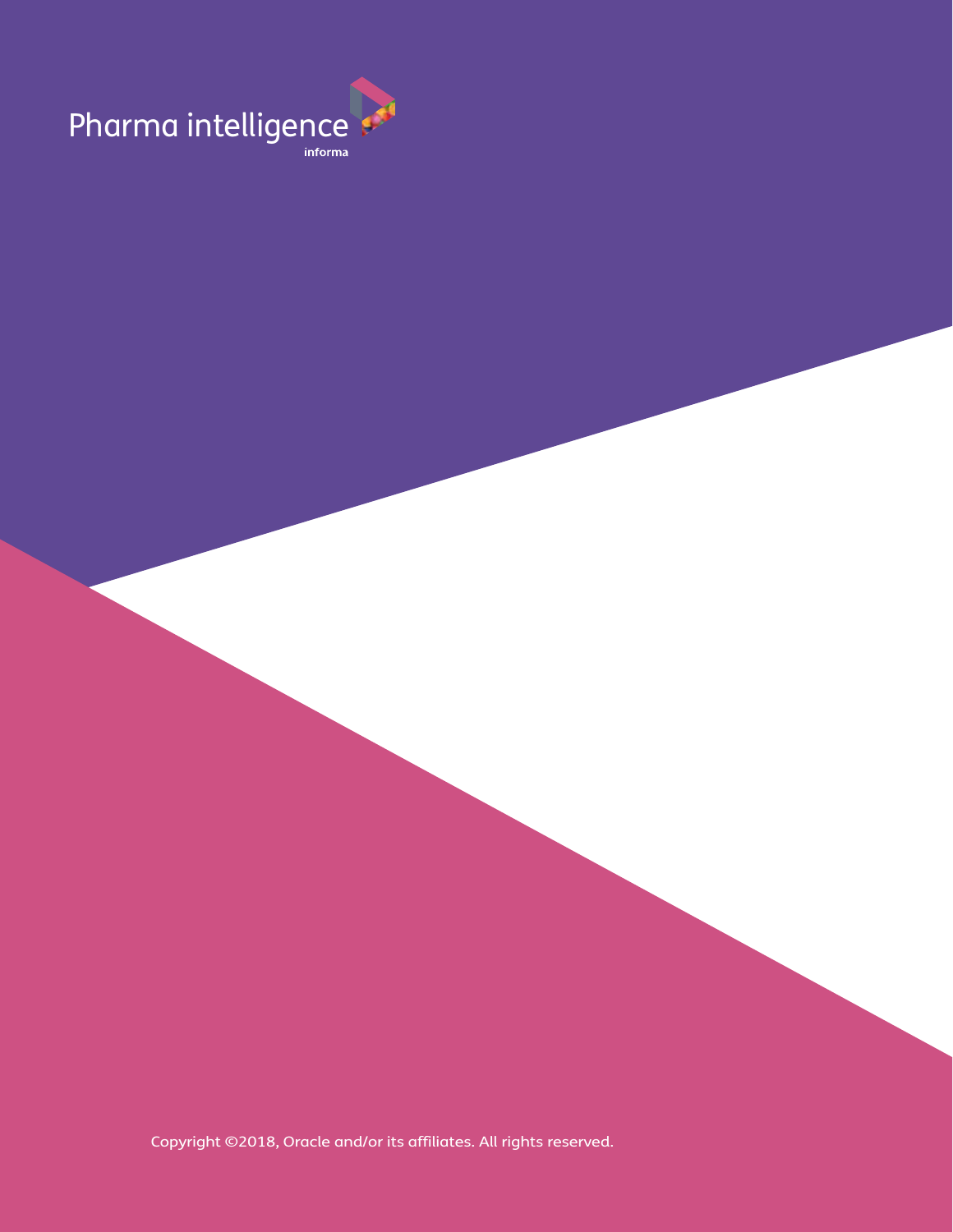### **TABLE OF CONTENTS**

| <b>Operational Challenges Impacting Clinical Data Management  7</b> |
|---------------------------------------------------------------------|
|                                                                     |
|                                                                     |
|                                                                     |
|                                                                     |

**— 3 —**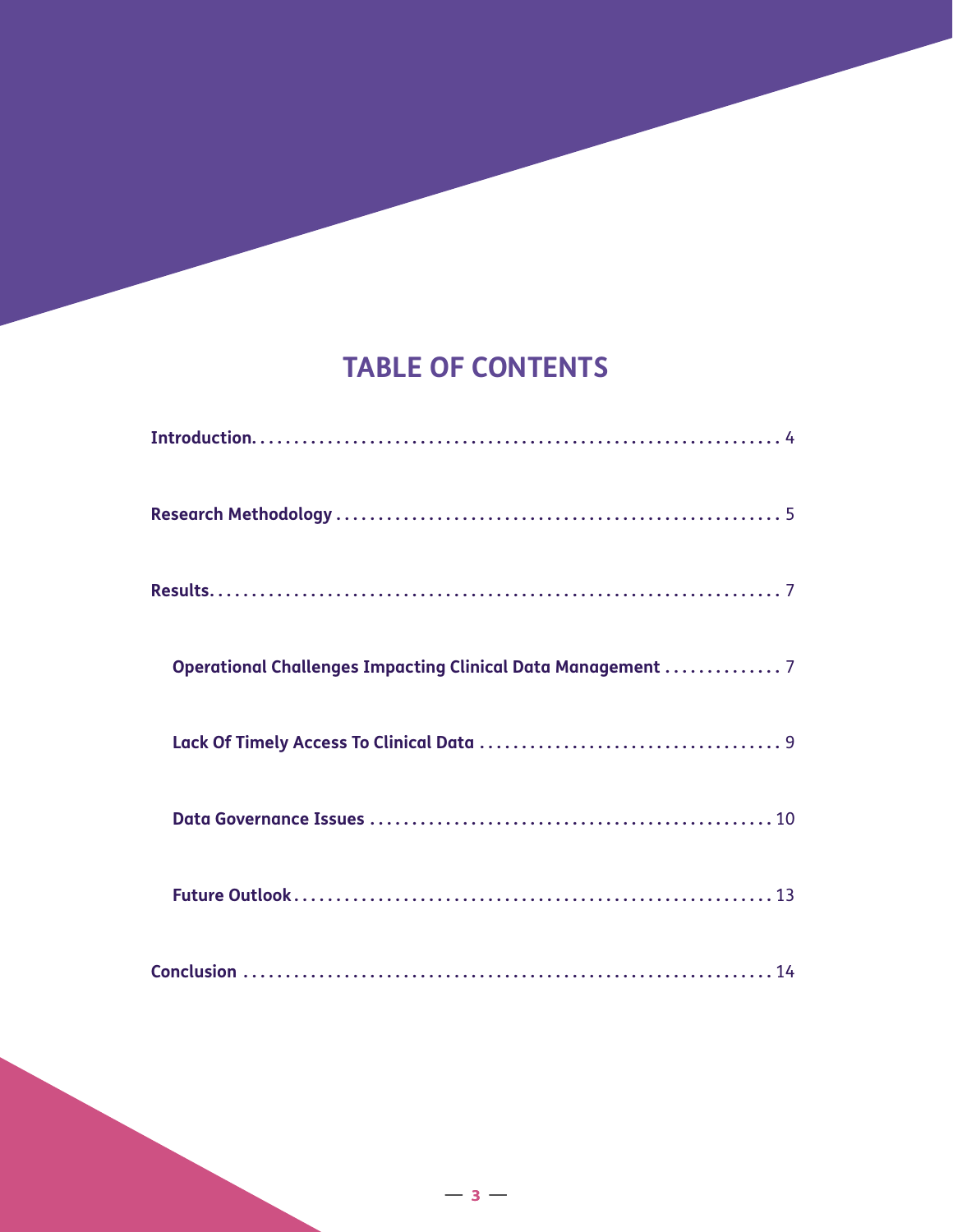

## Challenges And Opportunities In Clinical Data Management

#### **INTRODUCTION**

Breakthrough medical interventions are nothing without accurate, comprehensive clinical trial data. Without such data, pharmaceutical and biotech companies are unable to provide the safety and efficacy validations needed to bring therapeutics to market and to the patients who need them.

Unfortunately, in today's high-pressured, fast-paced clinical development environment a huge challenge exists with the cleanliness, completeness and quality of clinical trial data. Clinical teams are spending valuable time cleaning data rather than analyzing it. The time wasted reconciling clinical trial data issues is detrimental and costly and can result in anything from small delays through to catastrophic setbacks that necessitate reruns of clinical trials. This challenge will only become more difficult to navigate as the volume and variety of data and data sources continue to increase.

To explore these issues and their impact, Pharma Intelligence and Oracle Health Sciences surveyed professionals involved in clinical data management at large pharma companies, biotechs, device developers and CROs based around the world.

The research provided valuable insight into operational issues around clinical trial data, quality issues related to clinical data and the implications of these issues, and a view into what this audience thinks the most urgent data issues will be five years from now.

#### **Key findings from the research:**

- **Managing clinical trial data is manual**  for 95% of respondents, manual effort is involved in aggregating, cleaning and transforming clinical trial data and two out of three respondents experience issues with this process.
- **Real-time access to clinical trial data is not the norm** the majority of respondents do not have real-time access to their clinical data which can cause problems that can go undetected.
- **Data governance is the #1 issue for regulatory compliance**  81% of respondents indicated data governance issues as the biggest challenge with clinical trial data in meeting regulatory compliance, and cited several serious and negative risks that can result from inconsistent or incomplete data.
- **eSource data is the future** managing data from mHealth sources such as wearables, smartphones and other sources – and finding resources that know how to manage and clean new forms of data – will be the most urgent clinical trial data challenges five years from now.

Continue reading for deeper insight into these key findings.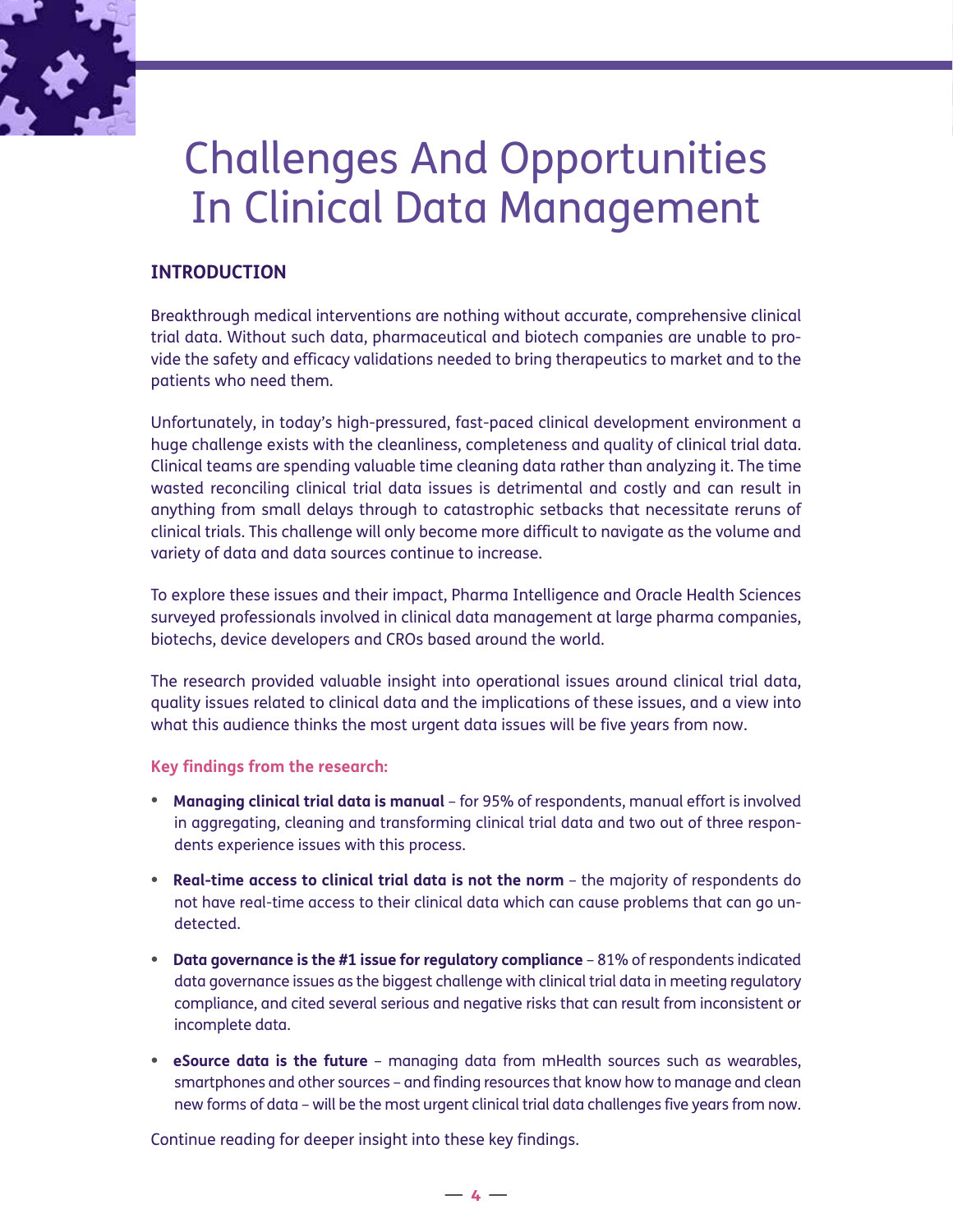

#### **RESEARCH METHODOLOGY**

This research was conducted in August and September of 2018 by Pharma Intelligence. The research methodology used conformed to accepted marketing research methods, practices and procedures. The research was conducted through an online survey sent to Pharma Intelligence subscribers around the world who work in organizations involved in clinical research. Only respondents who work for biopharma, Contract Research Organizations (CRO) and medical device companies qualified to participate.

The breakout of company types represented by the respondents is as follows:



Respondents were primarily located in North America, followed by Europe and Asia Pacific.

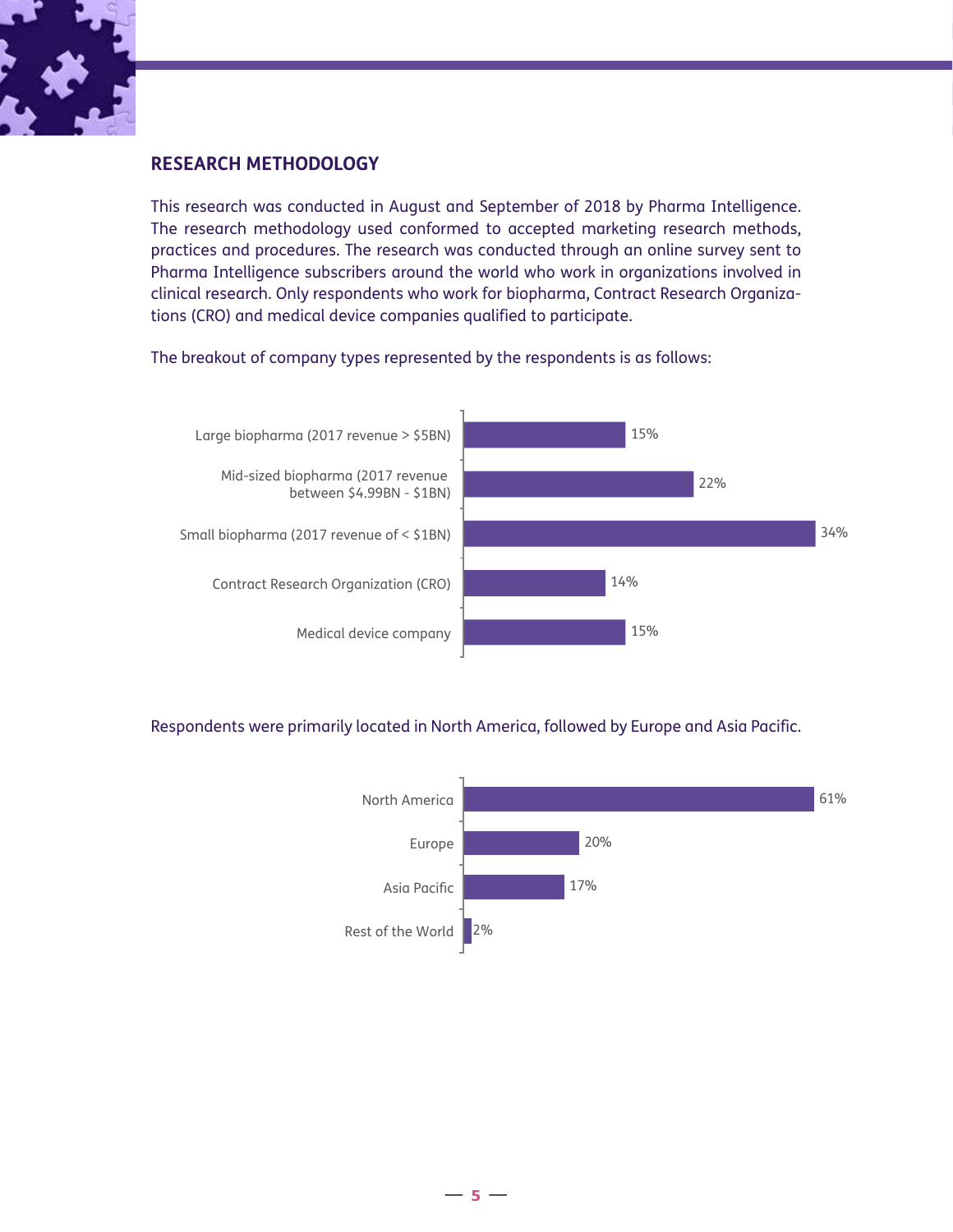

In order to qualify to participate, respondents had to be involved in clinical data management. In terms of job function and seniority, respondents were senior professionals representing a variety of areas engaged in clinical data management.



*NOTE: Other included Biomarkers validation, Business analytics, Chemical research, Clinical Affairs/Development/ Endpoints/Marketing/Operation/Project Manager/Research/Trial Management, CMC data standards, Corporate strategy, Discovery Scientist, Drug Development, Knowledge Management, Librarian, Market Access, Patient Advocacy, Product Development and Commercialization, Product Management, R&D, Regulatory, Safety Data Consultant and Tech.*

The survey garnered 155 qualified respondents, representing a significant voice of the market.

The survey consisted of 15 multiple choice questions exploring the state of clinical data management.

**— 6 —**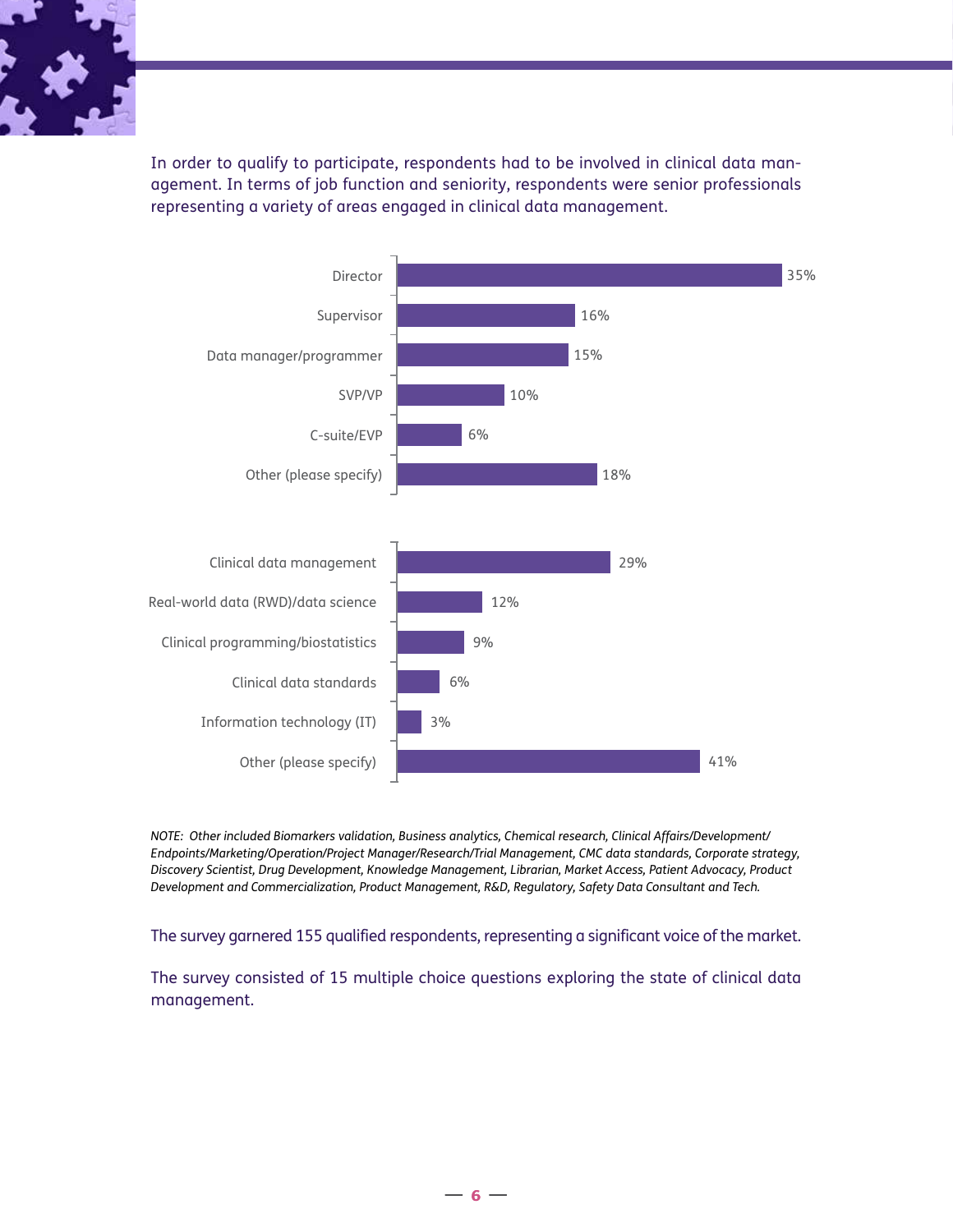

#### **RESULTS**

#### **Operational Challenges In Clinical Data Management**

When it comes to aggregating, cleaning and transforming clinical trial data, the effort is manual and laden with issues.

When asked how many different data sources they have for a typical clinical trial, 50% of respondents said between 1-5, 37% said between 6-10, and 13% said 11 or more.



#### **How many different data sources do you have for a typical clinical trial?**

In identifying their top three operational challenges with clinical trial data, the key challenges cited were data completeness (51%), quality (45%), cleaning (43%) and inconsistent data (39%).



#### **What are your top three operational challenges with clinical trial data?**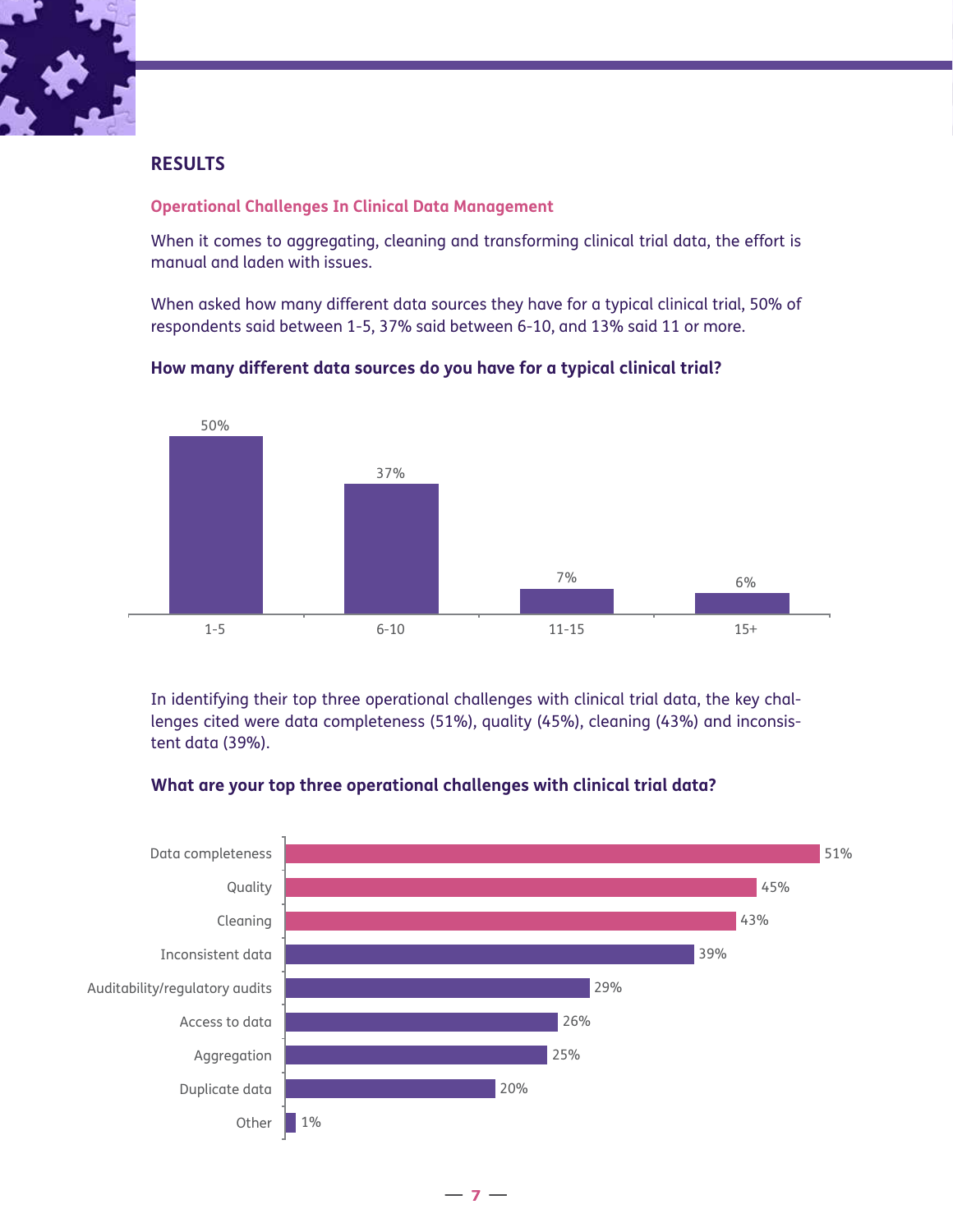

As it relates to how their data is prepared for use, 77% of respondents said their clinical trial data was aggregated, cleaned and transformed for use through a combination of both manual and automated processes, 18% said it was entirely manual, and only 5% said it was entirely automated.



#### **How is your clinical trial data aggregated, cleaned and transformed for use?**

When it comes to challenges, nearly two-thirds of respondents said they experienced issues when aggregating, cleaning and transforming clinical trial data.

**Have you experienced any issues when aggregating, cleaning and transforming your clinical trial data?**

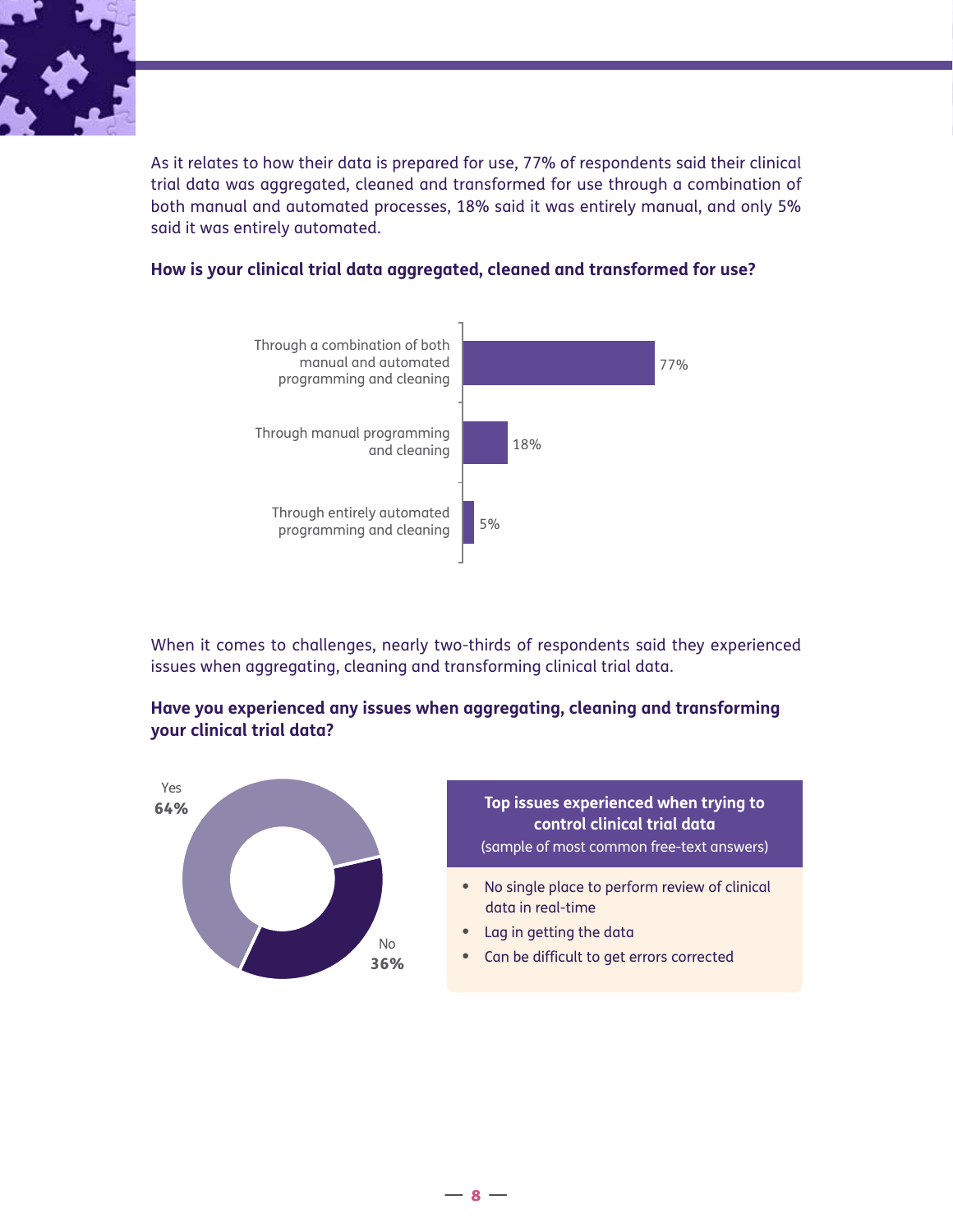

#### **Lack of Timely Access to Clinical Data**

When it comes to accessing their clinical data, the majority of respondents do not have realtime access to their data, which can cause problems that can go undetected until it is too late.



#### **Do you have real-time access to ALL of your clinical trial data?**

When asked how long it takes to receive clinical trial data from internal and external partners, once it has been requested, the survey revealed that Electronic Data Capture (EDC) and laboratory data have the fastest distribution times, while mHeath/loT and Biomarker data was cited by respondents as having the longest delivery times.

#### **How long does it take to receive clinical trial data from internal and external partners, once it has been requested?**

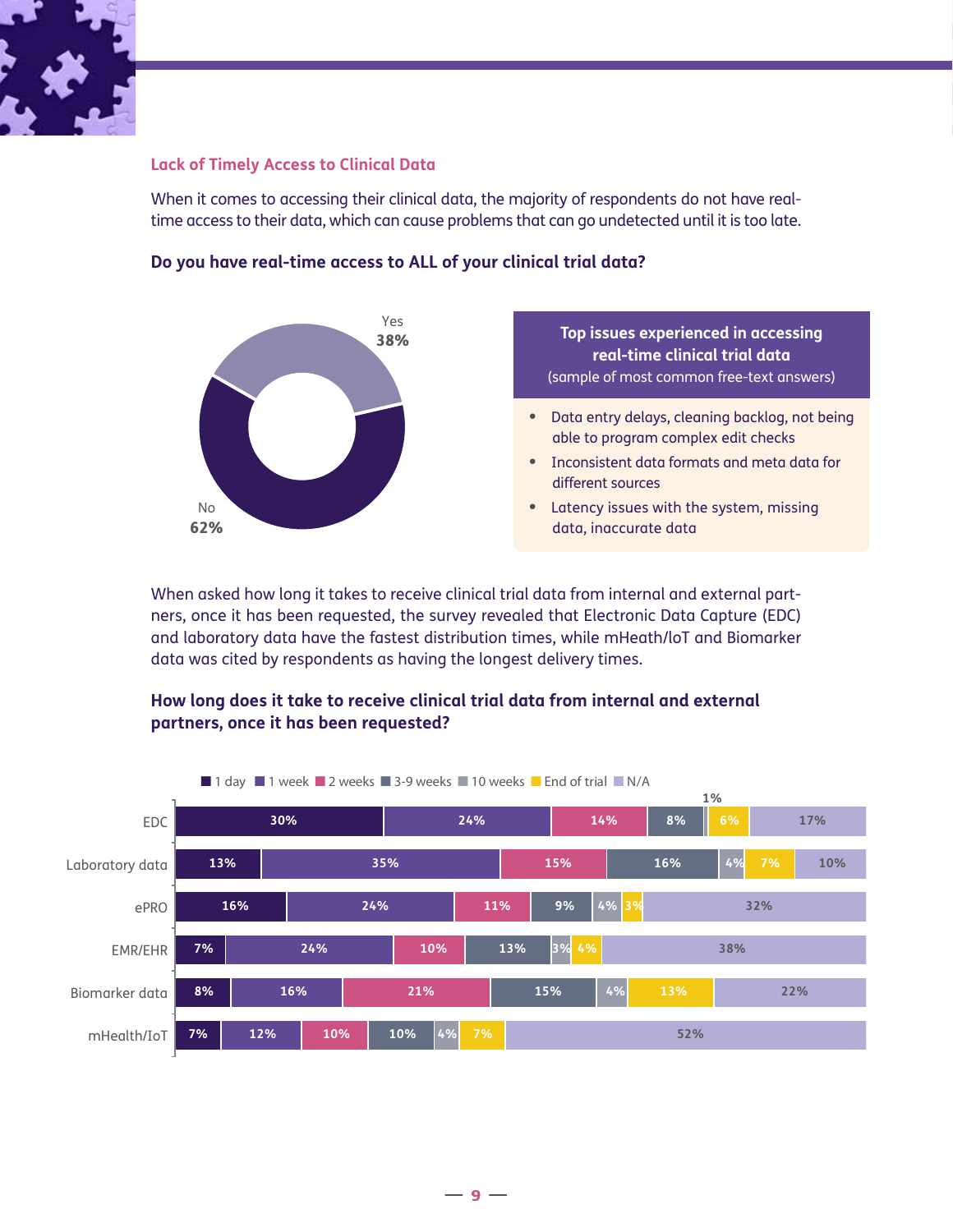

Survey respondents identified protocol issues, enrollment issues and skewed trial results as the most common problems that can go undetected without timely access to clinical trial data.

#### **What are the most common problems that can go undetected without timely access to clinical trial data?**



#### **Data Governance Issues**

Not surprisingly, data governance issues are the biggest challenge with clinical trial data in meeting regulatory compliance, and the negative implications of these challenges to a clinical trial are severe.

When it comes to trust in their data, 58% of survey respondents indicated they are not confident in the quality or completeness of their clinical data from an audit and compliance perspective.

#### **During your clinical trials, how confident are you in the quality and completeness of your data from an audit and compliance perspective?**



*NOTE: 'Not confident' includes the options: Somewhat confident, Not very confident & Not at all confident.*

#### **— 10 —**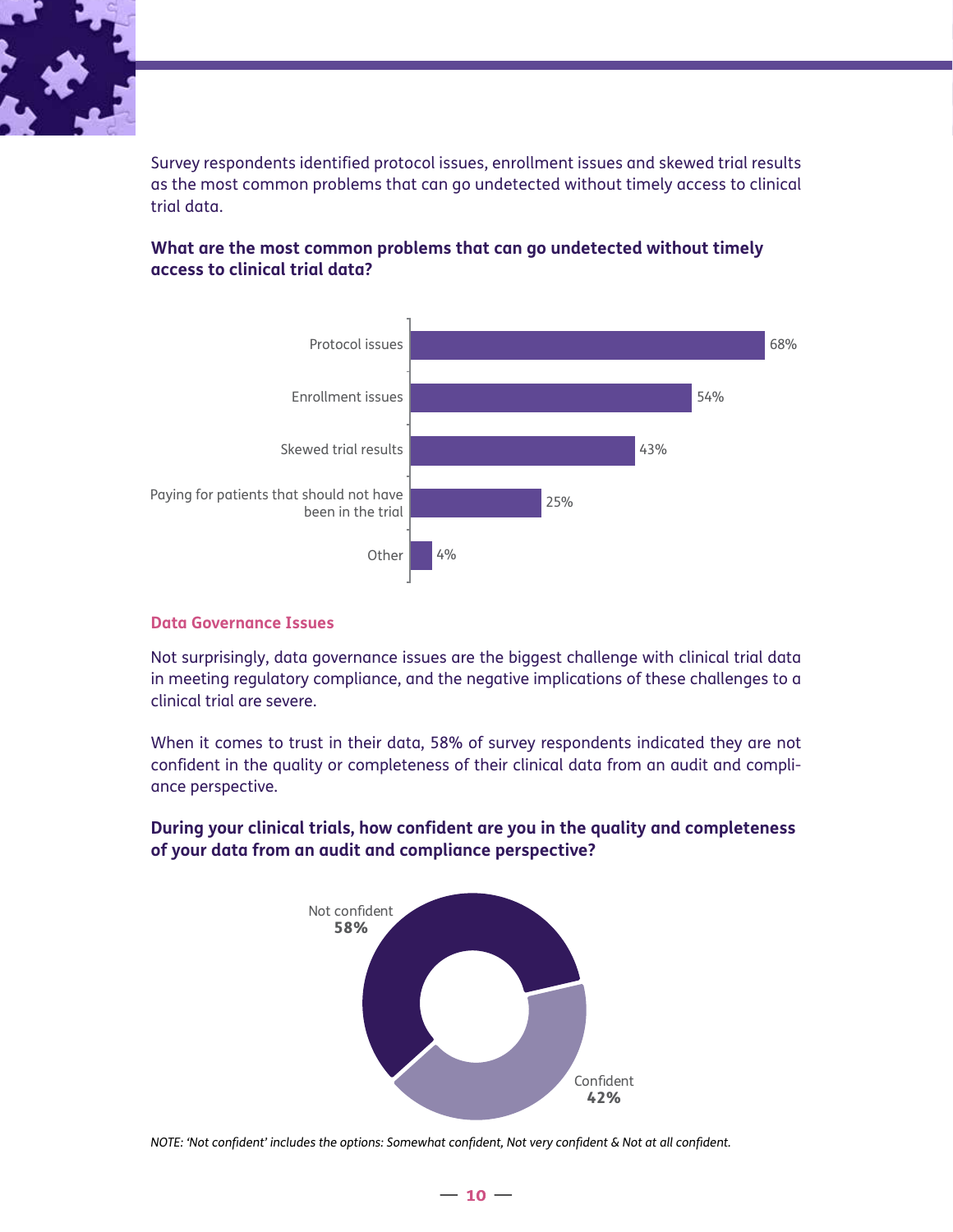

When asked about their biggest challenge with clinical trial data in meeting regulatory compliance, 81% of respondents indicated data governance issues. The top three data governance issues cited were data quality, duplicated data/inconsistent data, and data lineage/traceability.



#### **What is your biggest challenge when it comes to meeting regulatory compliance with your clinical trial data?**

When asked about the most critical problems to catch when looking at clinical trial data, the top three were inconsistent data, missing data, and patients missing visits.

#### **What are your top three most critical problems to catch when looking at clinical trial data?**

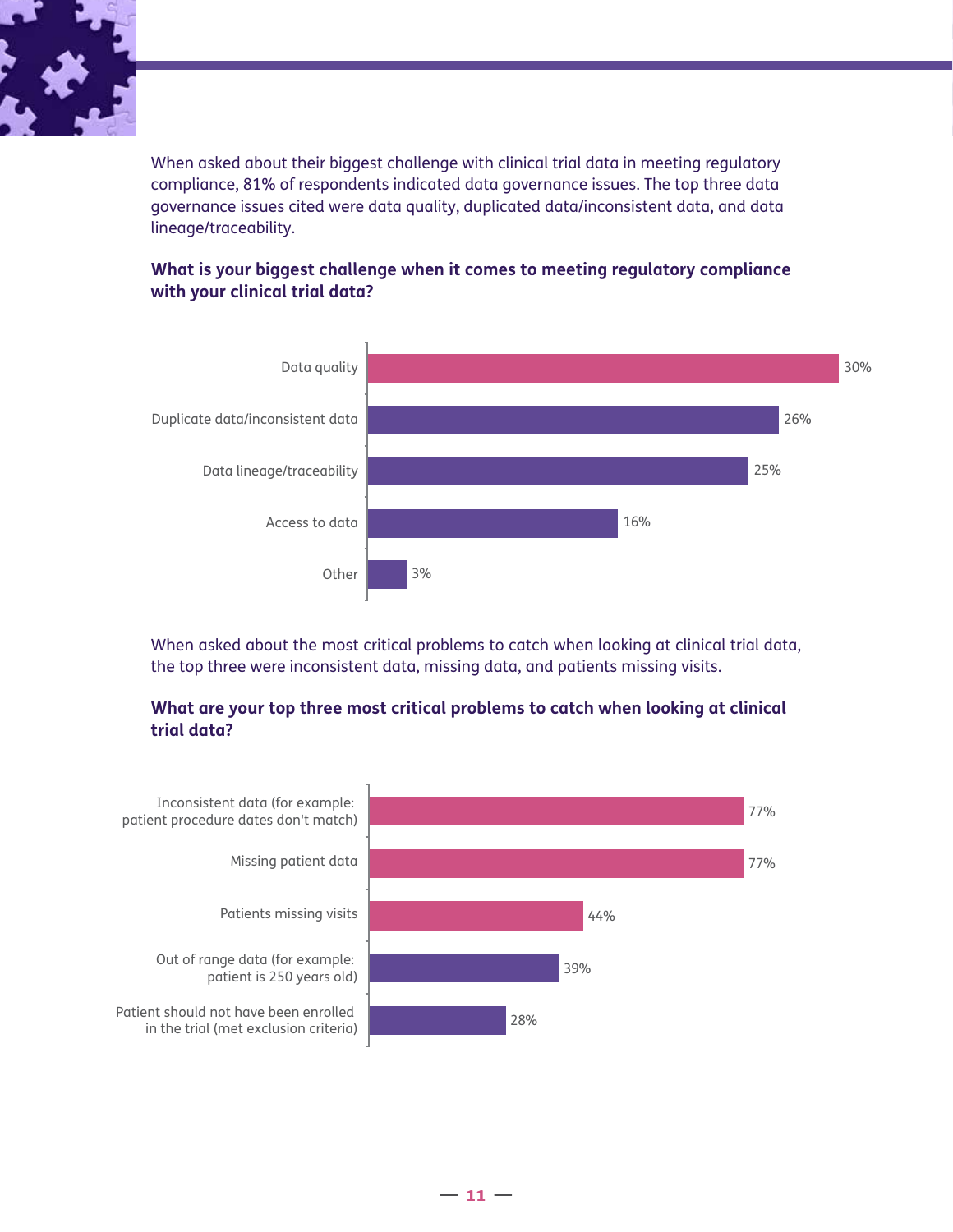

When asked about the biggest risks to a clinical trial caused by inconsistent or incomplete clinical trial data, several risks were cited by respondents.



#### **What are the three biggest risks to a clinical trial caused by inconsistent or incomplete clinical trial data?**

Delays to clinical trials, failing to recognize trial issues, and audit findings/483 were cited by respondents as the top three most critical problems that can result from clinical trial data issues.

#### **What are the three most critical problems that can result from clinical data issues?**



**— 12 —**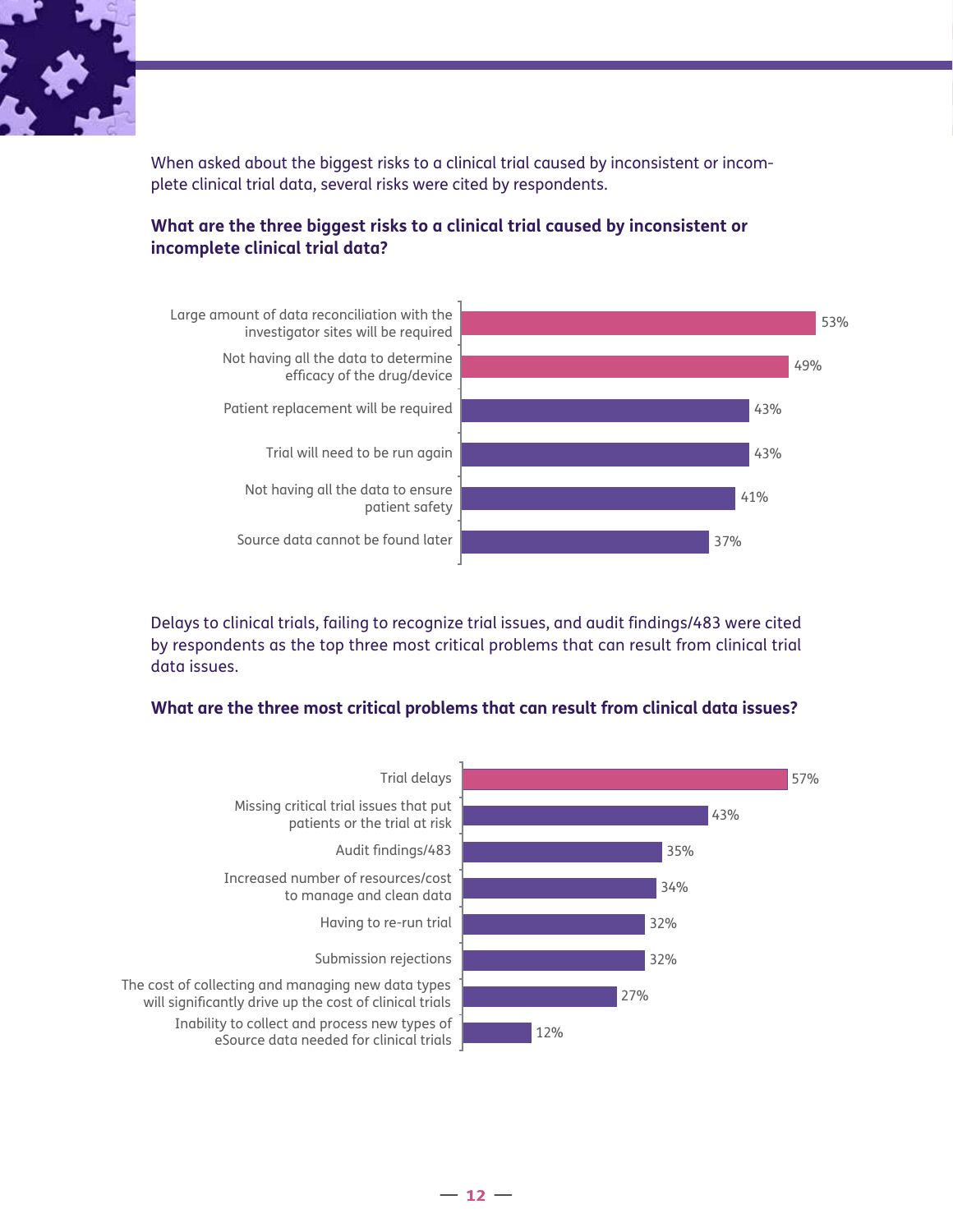

#### **Future Outlook**

While no one can predict the future, the majority of respondents agreed on where the challenges in the future lie.

Respondents feel that the management of mHealth clinical trial data sources is the most important issue to be addressed in the next five years. Finding a resource that has the capabilities to manage new clinical trial data (such as mHealth) was highlighted as the second biggest challenge to address.

#### **Five years from now, what do you think will be the most urgent challenge, when it comes to clinical trial data?**



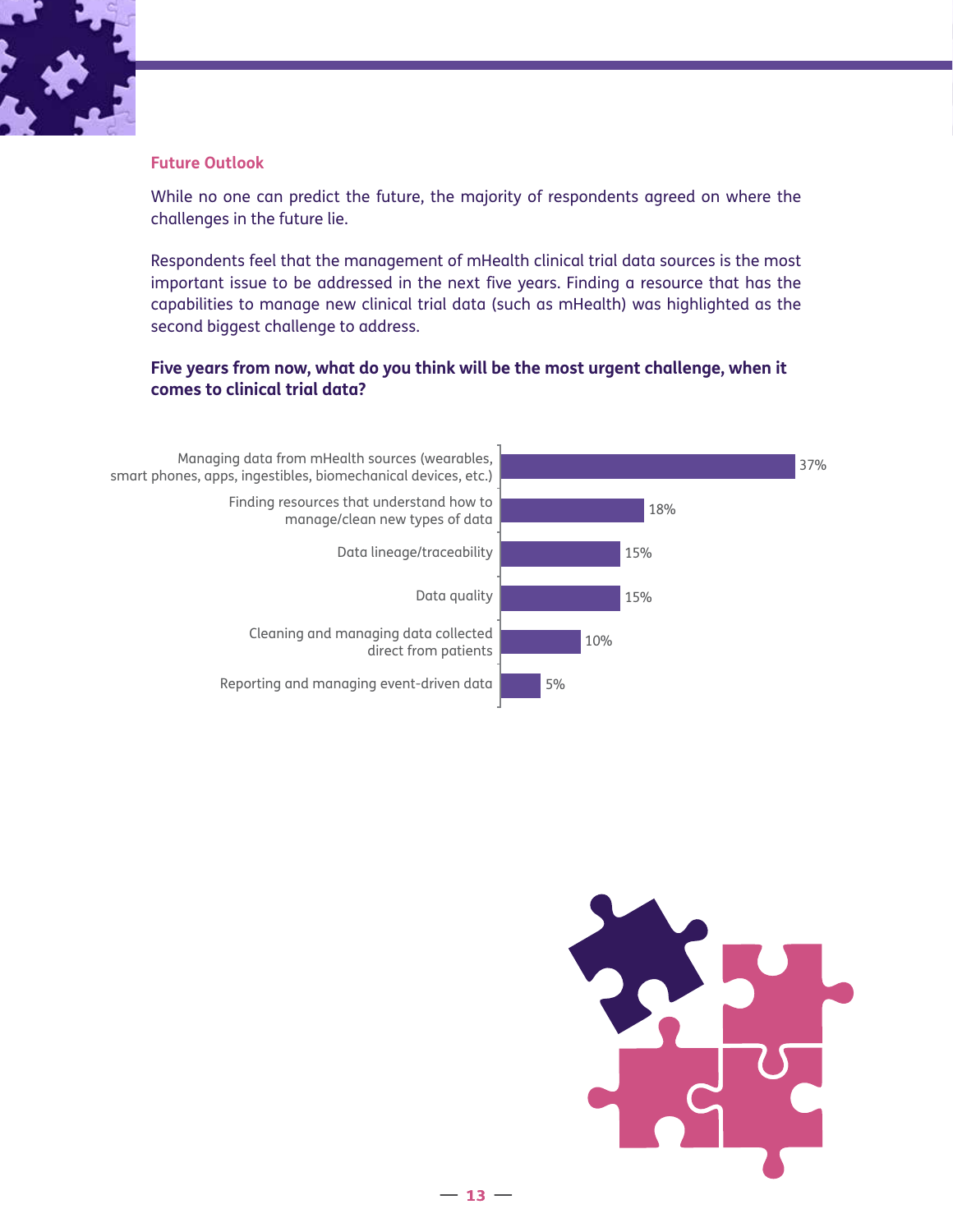

#### **CONCLUSION**

The survey results shine a light on an industry that is struggling with processes and environments that fail to deliver the desired data governance and quality. Many people are concerned about the quality, consistency and traceability of their data. The impact of this is that most of the polled professionals lack confidence in the quality and completeness of their clinical trial data, from an audit and compliance perspective.

Given the potential for small data issues to undermine hundreds of millions of dollars of investment, the prevalence of doubts about quality and completeness is a major problem for the industry. It is a problem the industry cannot afford to ignore. While improving data management may take time and resources, the survey shows the cost of inaction is higher.

#### **For More Information**

Oracle Health Sciences Data Management Workbench (DMW) gives study teams a complete picture of trial data in real-time, so they can get visibility into the trial and make better decisions more quickly, effectively and easily.

#### **CONTACT**

+1 800 633 0643 [healthsciences\\_ww\\_grp@oracle.com](mailto:healthsciences_ww_grp@oracle.com) [www.oracle.com/clinical](http://www.oracle.com/clinical)-one

#### **CONNECT**

[Twitter.com/oraclehealthsci](http://Twitter.com/oraclehealthsci) [Facebook.com/oraclehealthsciences](http://Facebook.com/oraclehealthsciences) [Youtube.com/user/oraclehealthsciences](http://Youtube.com/user/oraclehealthsciences) [Blogs.oracle.com/health-sciences](http://Blogs.oracle.com/health-sciences)

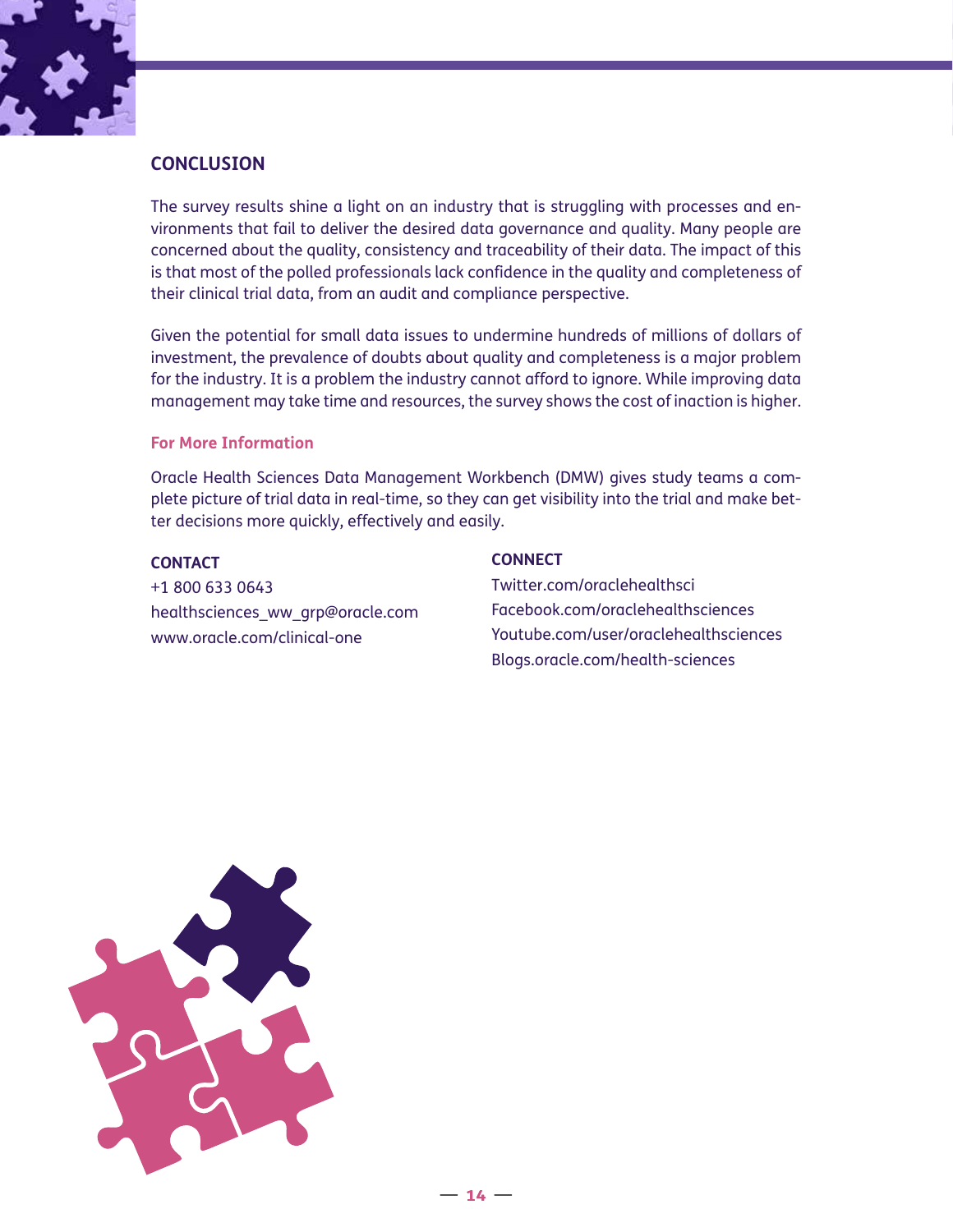

#### **ABOUT ORACLE HEALTH SCIENCES**

Oracle Health Sciences breaks down barriers and opens new pathways to unify people and processes, helping to bring new drugs to market faster. As the #1 vendor in Life Sciences (IDC, 2017) and the #1 provider of eClinical solutions (Everest Group, 2017), powered by the #1 data management technology in the world (Gartner, 2017), Oracle Health Sciences is trusted by 29 of the top 30 pharma, 10 of the top 10 biotech, and 10 of the top 10 CROs for clinical trial and safety management around the globe.

#### **ABOUT PHARMA INTELLIGENCE**

Pharma Intelligence offers a wealth of pharmaceutical industry news and strategic insight into the healthcare & biotechnology markets from around the world. Working in an interconnected global network, our 65 journalists and over 300 in-house analysts supply comprehensive analysis and reports.

#### **ABOUT INFORMA ENGAGE**

Informa Engage is the marketing services powerhouse behind Informa's trusted brands. We provide B2B marketers with unrivaled specialist audiences, deep knowledge of vertical markets, sophisticated data and content marketing expertise. Through our deep understanding of our customer's behaviors and changing needs, Informa Engage connects marketers to customers as they move from discovering a problem to identifying features and functionality of a solution to selecting a provider and making a purchase.